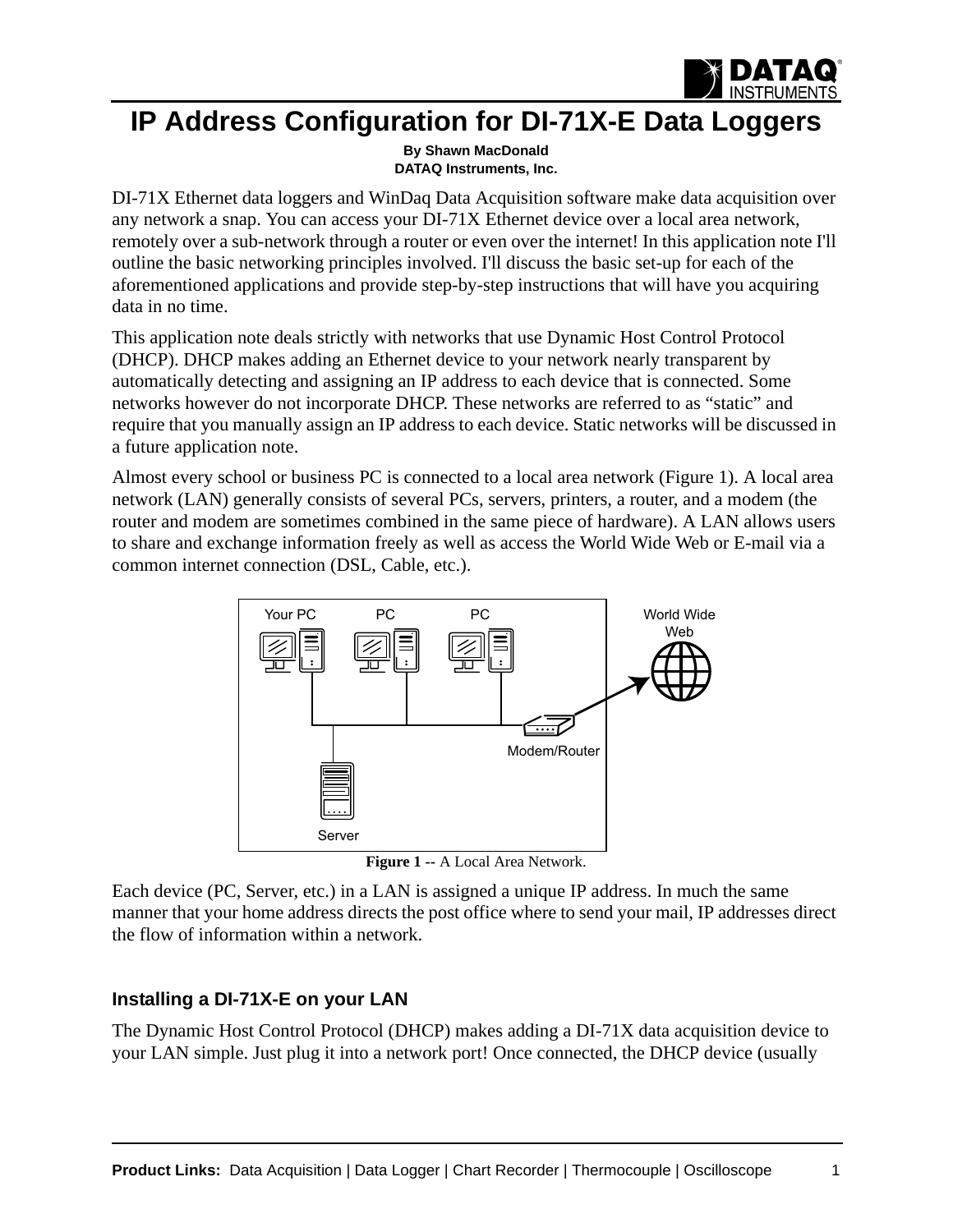

your router) automatically assigns an IP address to the device (Figure 2). With an IP address assigned to your DI-71X-E you're ready to install DATAQ Instruments utility software.



**Figure 2 --** Once connected, the DI-71X-E is assigned an IP address (192.168.0.xx)

During installation you'll notice that every DI-71X-E device you have plugged into a LAN port is automatically detected and listed in the "DATAQ Instruments Installation" window (Figure 3). Once installation is complete you'll have access to all listed devices.

|                                | <b>DATAQ Instruments Installation</b><br>Allow 15 seconds for devices to appear. |                             |                      |                              |                |  |
|--------------------------------|----------------------------------------------------------------------------------|-----------------------------|----------------------|------------------------------|----------------|--|
| Description                    | Model                                                                            | Type                        | Serial#              | <b>IP Address</b>            | Port           |  |
| Device1<br>Device <sub>2</sub> | DI-710-EHS<br>DI-710-EHS                                                         | Ethernet<br><b>Ethernet</b> | 42277E12<br>422781F2 | 192.168.0.20<br>192.168.0.29 | 10001<br>10001 |  |
| <b>OK</b>                      | Add IP                                                                           | Remove IP                   |                      | Help                         | Cancel         |  |

**Figure 3 --** Any DI-71X-E device plugged into a LAN port is detected and listed in the "DATAQ Instruments Installation" window.

### **Installing a DI-71X-E on a Remote Sub-Network**

A sub-network is a separate internal network unto itself. Using a router, it is possible to access devices on different sub-networks. You might encounter such a scenario in a manufacturing environment where there is an office network as well as a sub-network on the manufacturing floor.

When installing a DI-71X-E on a sub-network (Figure 4) the DHCP server on your LAN cannot access the device directly. It sees only the IP address of the sub-net router. In order to access the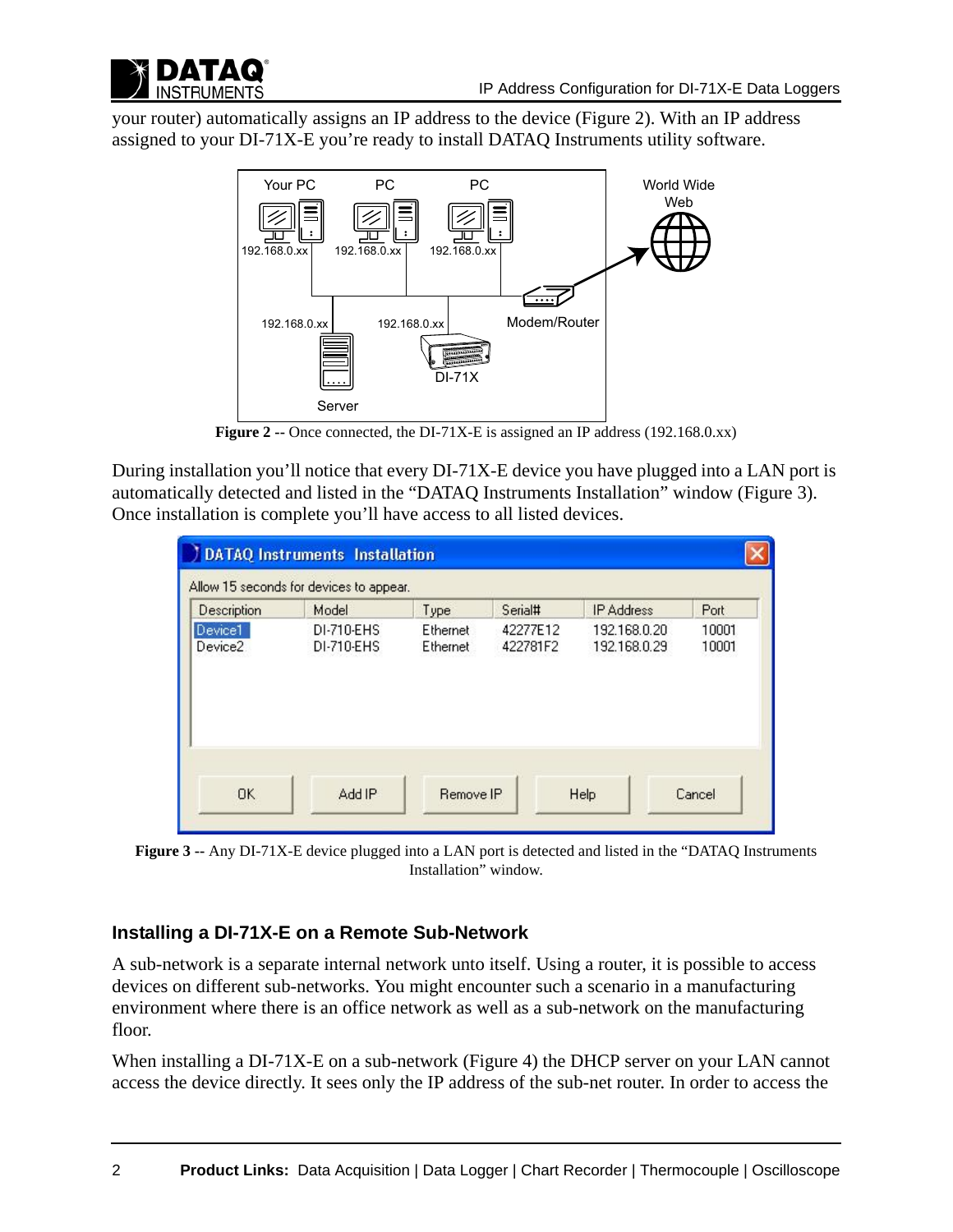

device you must specify and forward a port on the sub-net router where the DI-71X-E can be found.



**Figure 4 --** A DI-71X-E installed on a sub-network. Both networks use DHCP.

You can specify and forward a port number in the remote control set-up program of the sub-net router (Figure 5). There are 64,000 available ports (some of which are reserved for other functions - like FTP or E-mail). Think of each port as an address within a zip code. Assigning a port tells the router where to send information from the DI-71X-E. Forwarding the port gives the router permission to send that information elsewhere when an external request is made for it.

#### **Virtual Server**

Virtual Server is used to allow Internet users access to LAN services.

|               | ⊙ Enabled ○ Disabled |       |
|---------------|----------------------|-------|
| Name          | DI-71X-E             | Clear |
| Private IP    | 192.168.1.101        |       |
| Protocol Type | Both:                |       |
| Private Port  | 10001                |       |
| Public Port   | 10001                |       |

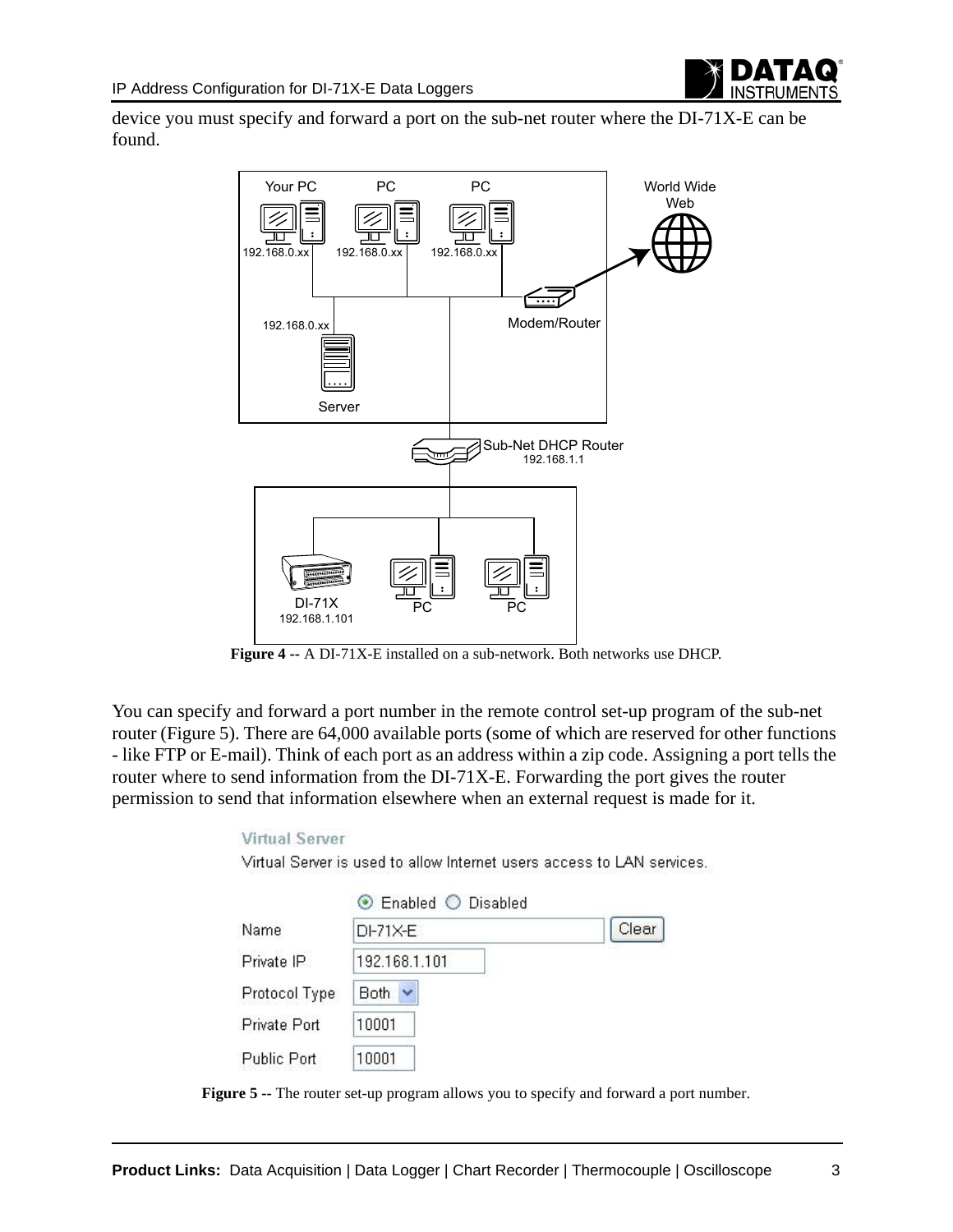You can access the remote control set-up program by typing the router IP address in an internet browser program such as Internet Explorer using a PC on that network. Generally speaking this is a job for your network administrator who knows which ports are available and which aren't.

Once your PC knows where to find the DI-71X-E you're ready to install DATAQ Instruments utility software. During installation the 'DATAQ Instruments Installation' window will appear.

To install your sub-net connected DI-71X-E:

1. Click on the "Add IP" button. This will display the "Remote IP Address" window (Figure 6).

|     | Enter Remote IP Address |        |              | Port   |
|-----|-------------------------|--------|--------------|--------|
| 192 | 168                     |        |              | 10001  |
|     |                         | DI-710 | Model Number |        |
|     | OK                      |        | Help         | Cancel |

**Figure 6 --** Enter the IP address and port number in the "Remote IP Address" window.

- 2. Enter the router IP address along with the port number that you specified, select a model number and click "OK."
- 3. Continue as prompted through the installation program until your DI-71X-E is successfully installed.

# **Installing a DI-71X-E via the Internet**

A DI-71X-E data acquisition device can be accessed via the internet in the same manner as the Remote Sub-Network described above. In the case of communication over the internet (Figure 7), each internet service provider (ISP) assigns an IP address of its own to each modem. It is this IP address that must be specified in order to access a DI-71X-E at a remote site.